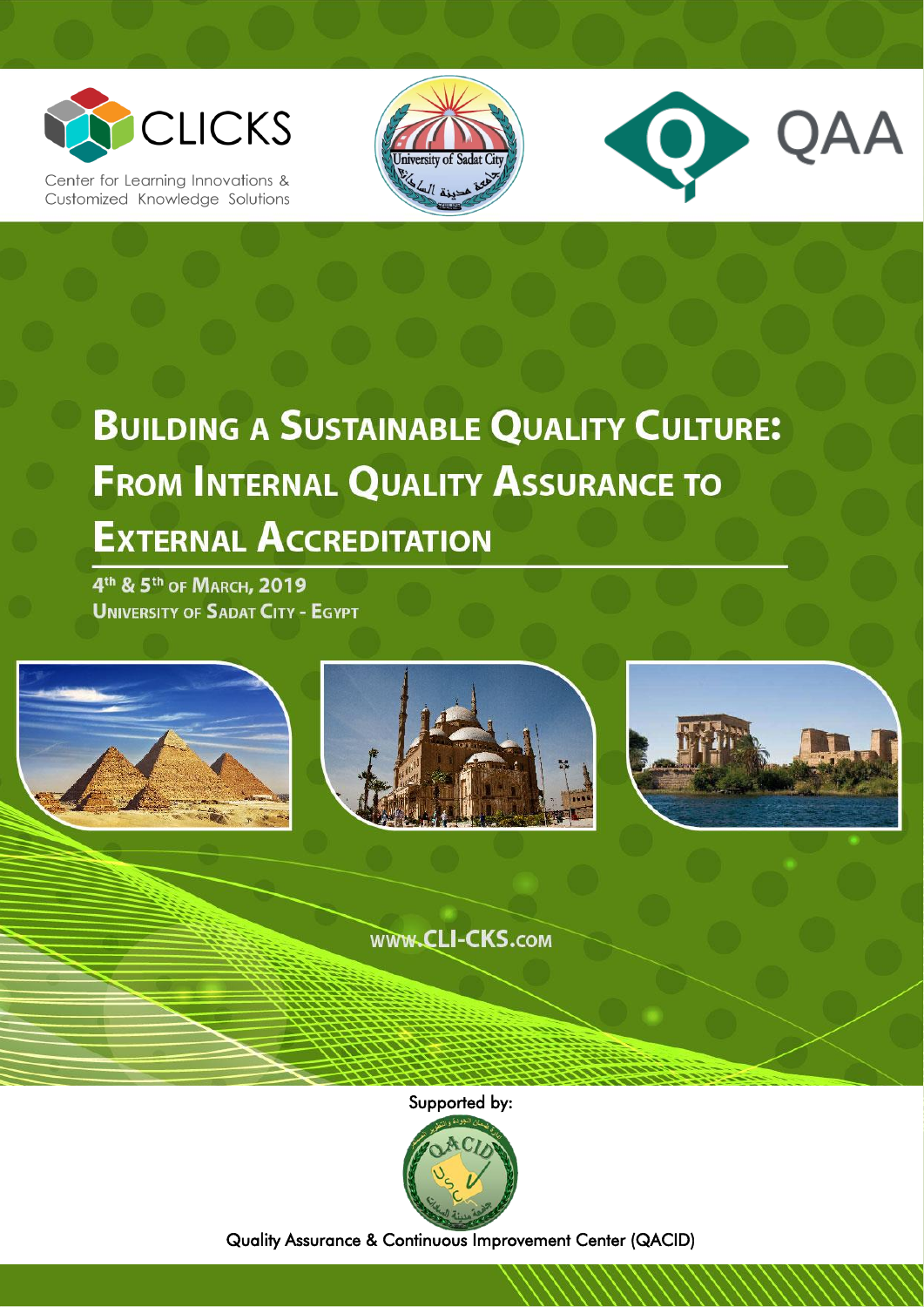#### **Program Overview**

Crucial to the development of a quality culture is the need to develop an integrated internal quality assurance system that promotes quality enhancement and which takes into consideration the particularities and context of individual institutions and that help respond to the needs of external quality assurance agencies. The aim of this two day 'hands-on' program is to raise awareness on how to



develop and sustain an internal quality culture and to build capacity among universities and colleges to enable them to develop internal quality assurance systems that are embedded in the



strategies and culture of their institutions and aligned with external national and international accreditation agencies requirements.

Throughout the program emphasis will be placed on how internal and external HE Quality Assurance is delivered internationally, with special focus on the UK, EHEA and the Arab region.

## **Program Outcomes**

By the end of the program, participants will be expected to:

- Strengthen their understanding of the current issues pertinent to implementing quality, quality assurance and quality enhancement in Higher Education.
- Analyze various approaches and tools for quality assurance in the context of HE
- Develop and implement an effective and integrated internal quality assurance (IQA) system.
- **C** Develop and promote an institution-wide culture for quality and quality enhancement.
- **Discuss various approaches to monitor and assess internal quality assurance systems and** to ensure their continuing effectiveness.
- Share best practices and learn from each other
- Understand the QAA system in the UK and how their institutions are quality assured
- Develop an understanding of how internal and external HE Quality Assurance is delivered internationally, with a focus on the UK and EHEA

## **Target Audience**

- University Vice Presidents, and Provosts and Members of Executive Management
- Deans and Directors of Quality Assurance and Accreditation Offices
- Managers and staff working in Institutional Effectiveness and Institutional Research **Offices**
- Deans and Heads of Department of Administrative and Academic Support Units in charge of overseeing the quality of programs and services within their Units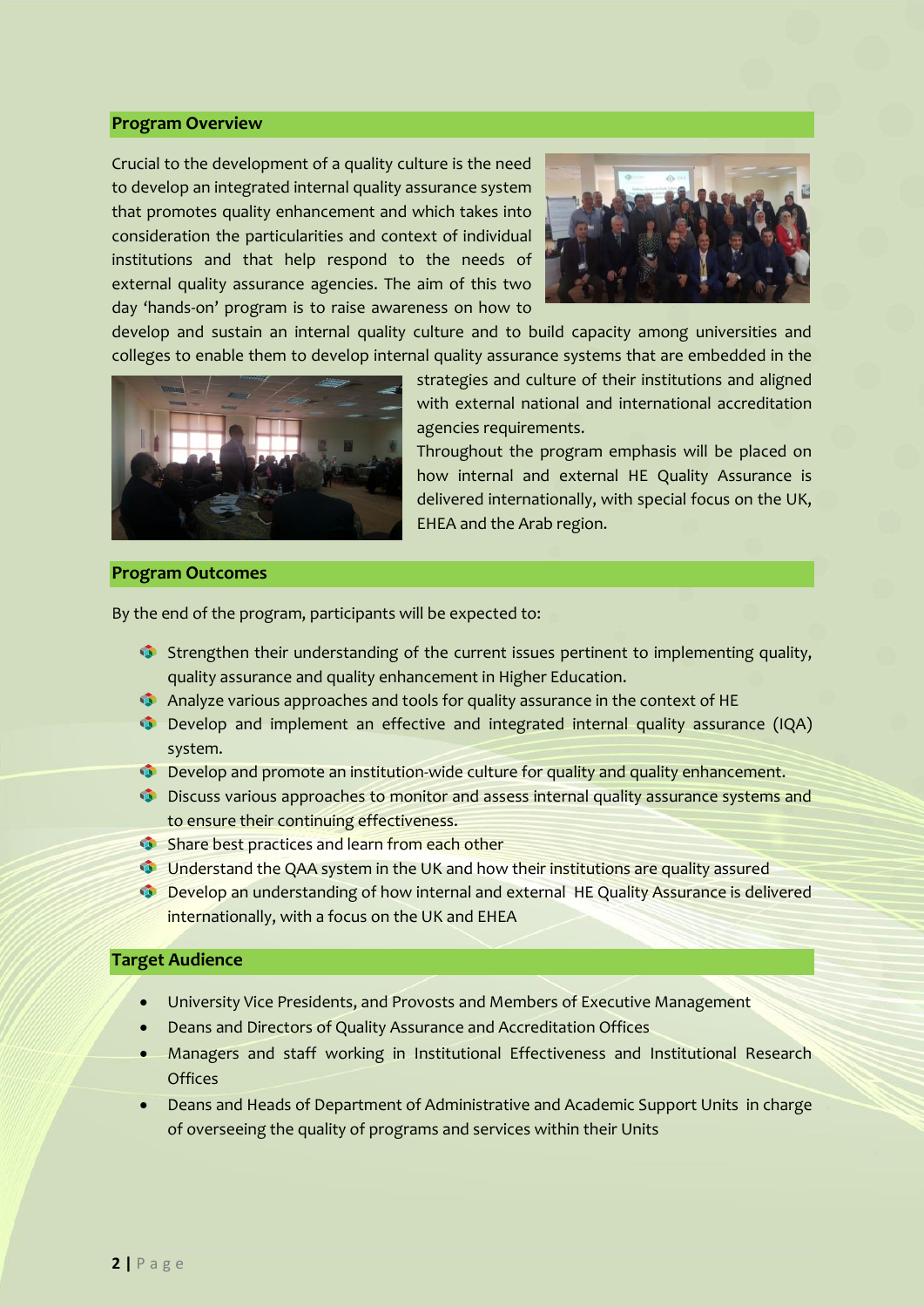## **Program Structure**

#### **Day One**

#### **Session 1: Understanding the quality landscape in higher education**

- **Introduction to the global landscape of Quality Assurance.**
- **C** Principles and fundamentals of quality and quality assurance in higher education
- Quality Assurance and Accreditation in the Region: Developments, Challenges and Opportunities
- Quality, Quality Assurance and Quality Enhancement: understanding the differences
- Quality Assurance Systems: Internal QA, External Assessment and Accreditation
- **C** Quality Assurance movement in the Arab Region
- **S** How HE Quality Assurance is delivered internationally, with a focus on the UK and EHEA

## **Session 2: Developing internal quality assurance systems**

- **C** Drivers for implementing internal quality assurance systems
- **C** Designing and implementing internal quality assurance frameworks and systems
- Dimensions of internal quality assurance in higher education (curriculum development and delivery, assessment of students, research, administrative and academic services, etc.)
- Systems, processes, documentation, roles and structures for internal quality assurance
- **Effectively using internal audits**
- **Monitoring your internal quality assurance system**
- **An international approach to internal HE Quality Assurance processes.**

### **Session 3: QA for academic programs**

- **C** Understanding the program life cycle
- Curricula design and development
- $\bullet$  QA, learning outcomes and national qualification frameworks
- **Program assessment and revision**

#### **Day 2: Day Two**

**Session 4: Creating and sustaining a quality culture: From quality assurance to quality enhancement**

- Establishing an internal quality culture: QA and QE
- Core values and beliefs of a quality culture
- **C** Linking internal quality to strategic priorities and institutional mission
- Strategies, processes and structures for to support a quality culture
- **Documenting your quality experience: providing evidence of practice**
- **Evaluating the effectiveness of your internal quality assurance system**
- Applying an understanding of how internal and external HE Quality Assurance is delivered internationally, with a focus on the UK and EHEA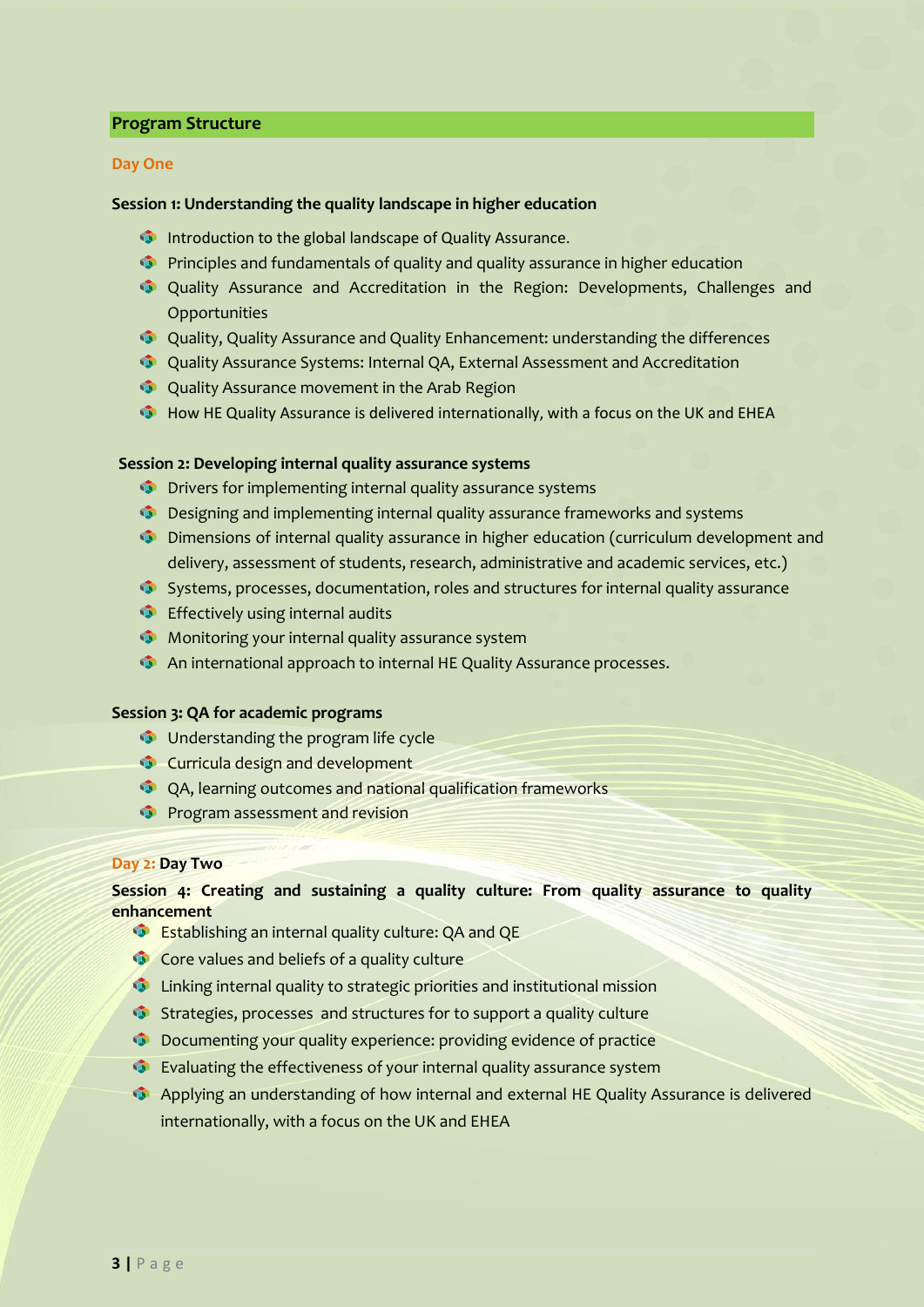#### **Session 5: QAA's International Quality Review**

- The International quality review method
- Core principles of QAA's approach
- **The European Standards and Guidelines (ESG)**
- **Working with the ESG**

## **Delivery Strategy**

A "hands-on" approach will be used to deliver the program which uses a combination of short lecture presentations and case studies compiled along group activities where participants will be working in teams using various quality assurance tools and techniques and sharing their knowledge and findings on how to effectively implement an internal quality assurance system within their institution.

## **Program Facilitators**



**Dr. Narimane Hadj-Hamou** *CEO, CLICKS, Dubai, UAE*

Dr. Narimane is the Founder and the CEO of the Center of Learning Innovations and Customized Knowledge Solutions (CLICKS). Previously she was the Assistant Chancellor for Learning and Academic Development

(Provost) at the Hamdan Bin Mohammed Smart University in Dubai, UAE where she has established and led the academic, research and eLearning vision of the first online University to be recognized and accredited by the Ministry of Higher Education and Scientific Research in the UAE. She has assumed other leadership roles including acting as a Dean for Students Affairs, a Dean for Learning and Teaching and a Director of e-Learning.

Drawing on more than 17 years of experience Dr. Hadj-Hamou expertise and professional background span areas such as technology integration and e-learning in higher education; teaching and learning, quality assurance and accreditation and governance.

She has been the driving force in the promotion of online education and blended learning in the Region by leading many pioneering projects and initiatives.

She is Founder and was the first elected President of the Middle East eLearning Association (MEeA), led the establishment of the MENA Association of University Presidents and chairs the MENA Higher Education Leadership Forum

Over the years she has delivered more than 120 keynote addresses and workshops and led numerous roundtables and panel discussions. Dr. Hadj-Hamou has also been active in publishing articles, book chapters, case studies, and was the founder and editor of the International Journal of Excellence in eLearning for several years. Dr. Narimane consults for various HEIs across the region in areas related to QA, technology integration, governance and strategy development and serves as an expert for various regional UNESCO offices. In addition she acts as an external reviewer for accreditation agencies and provides advice on QA related matters.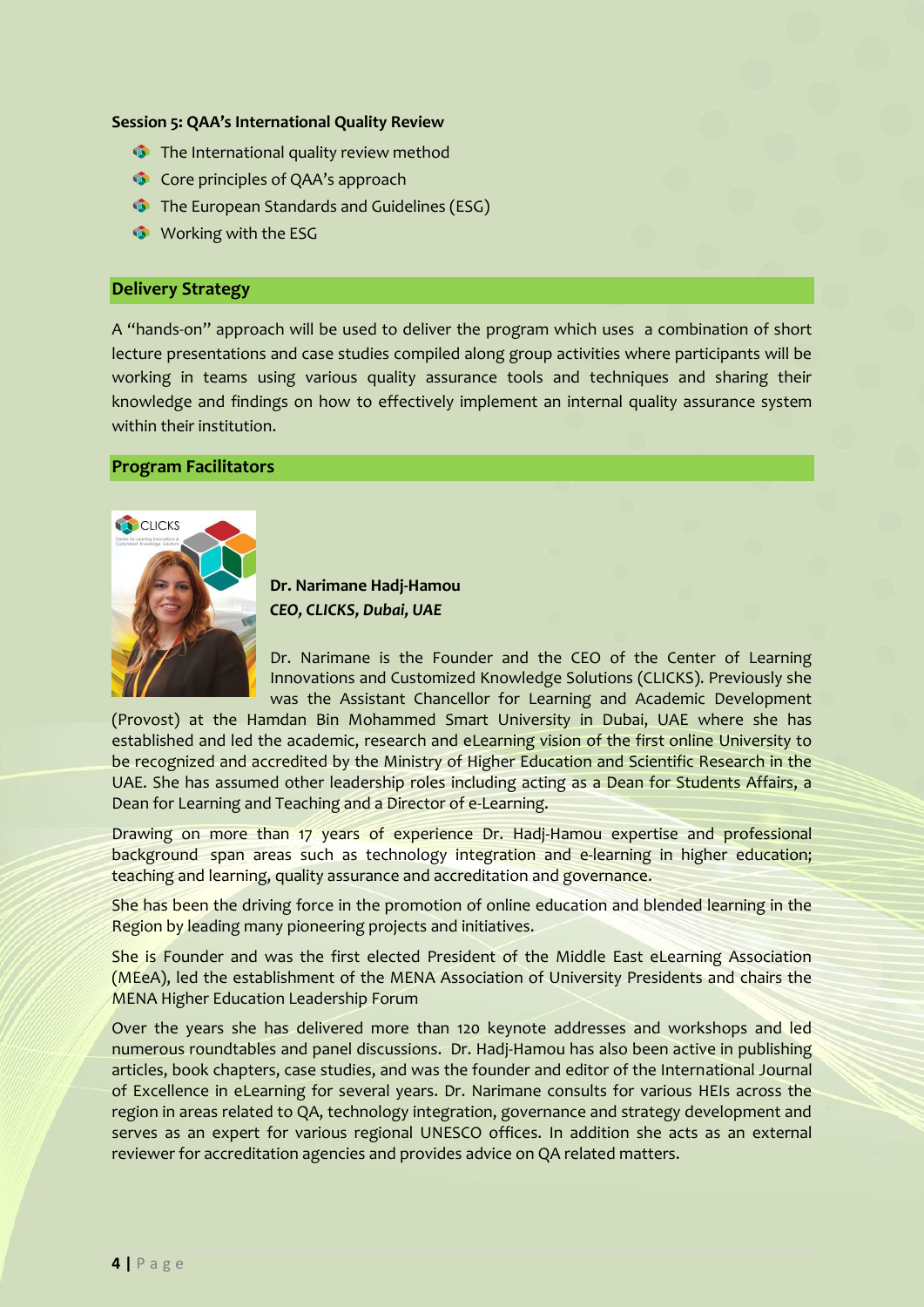Dr Hadj-Hamou was listed among the 200 most influential Arab Women by Forbes Magazine in 2014; have received the Arab Women Award for Education in 2016 and the Influential Education Leaders Award at the University of Cambridge in 2017.



**Fiona Crozier** *Head of International, QAA, United Kingdom*

Fiona Crozier has worked in higher education for 25 years and joined the QAA in 1998. From April 2013 – July 2015, she worked as Director of Quality

at University College Cork, Ireland and returned to QAA in August 2015.

Her higher education experience spans HE institutions and national/international agencies. It ranges from policy development and the development of review methodologies to aspects of the quality assurance remit of the Bologna Process, including drafting the revised Standards and Guidelines for Quality Assurance in the EHEA (ESG 2015). She has implemented review methodologies (including the training of reviewers) and has managed multiple reviews. She has managed internal and external quality assurance procedures in the UK and internationally.

Fiona was a member of the Board of the European Association for Quality Assurance (ENQA) from 2008-2013 and was Vice President of the same from 2009-2013. She has been involved in projects in Africa, Latin America, the Far East and Europe.

She chaired the INQAAHE review of QQA, Bahrain in 2014, is a current reviewer for the Danish Accreditation Agency and the Finnish Evaluation Council and is a current chair for ENQA reviews of Quality Assurance Agencies. Among her agency roles, she is currently a member of the International Advisory Committee for the Swedish quality assurance agency (UKA) and of the Advisory Board of the French agency (HCERES). She is currently an ENQA expert on the EUfunded SHARE project in the ASEAN region.



**Ian Welch** *QAA, UK*

Ian Welch has accumulated over thirty years of experience across the further education and higher education sector, in particular round Vocational Education and Widening Participation Ian currently has

responsibilities within a number of initiatives which are at the forefront of UK HE Quality Assurance developments, including the Teaching Excellence Framework, Quality Review and Higher Apprenticeship Review. These focus on the movement from cyclical review methodologies to data based, risk based processes. This builds on Ian's leadership of a range of review methods at QAA, including Higher Education Review and Integrated Quality Enhancement Review, and his management of enhancement projects both in the UK and abroad. Ian has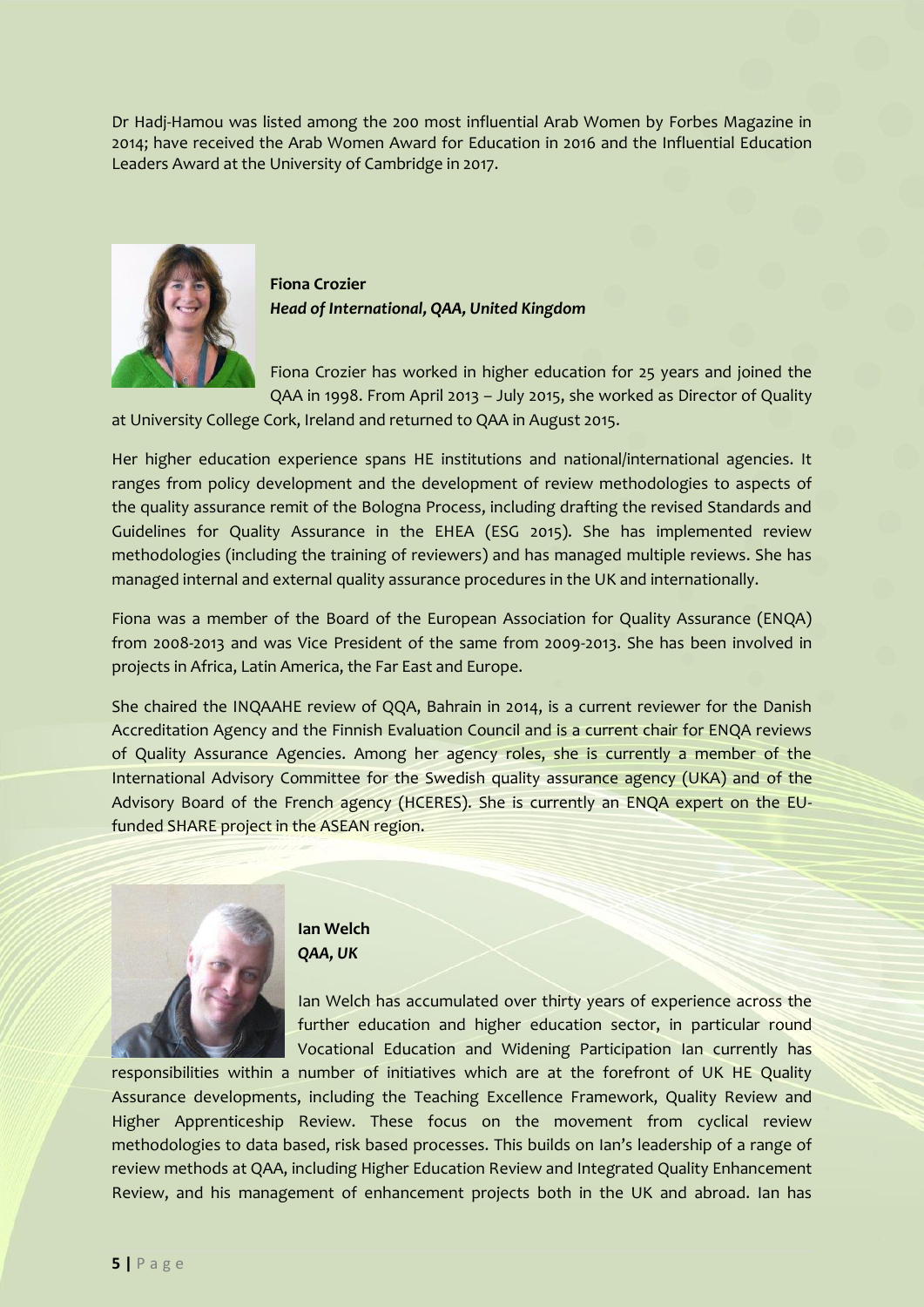delivered workshops in the United Arab Emirates, the Lebanon and Egypt and training alongside HEC in Pakistan and alongside NCAAA in Saudi Arabia. Before joining QAA, Ian worked in the sector as both a teacher and a senior manager.

#### **Program Registration and Fees**

- The registration fee for the 2- Day program is 550 USD.
- $10%$  early bird discount is available for registration fully completed prior to the 31<sup>st</sup> of January, 2019.
- Group discounts are available for groups of 3 and above. For details about group discounts, contact us at inquiries@cli-cks.com.
- For Registration to the program [click here.](http://www.cli-cks.com/schedule-of-public-capacity-building-programs-for-the-academic-year-2018-19)
- Please be informed that the number of seats available are limited and based on first come first serve.
- Registration closure will be February 20<sup>th</sup> or upon filling of all seats.
- For online registration, please visit our website a[t www.cli-cks.com](http://www.cli-cks.com/).
- Registration to the program is confirmed only upon receiving the registration fee. No onsite payment will be accepted.
- Participants attending the full two day program will receive at the end of the day two a certificate of attendance issued by both CLICKS and the QAA.

#### **About CLICKS**



Center for Learning Innovations & Customized Knowledge Solutions

## **The Center for Learning Innovations and Customized Knowledge Solutions (CLICKS)**

CLICKS has been established in 2012 with the aim of supporting Higher Education Institutions in specific areas that are new, emerging and very much required by institutions of learning today.

With the mission of providing innovative and customized knowledge solutions that build education institutions' internal capabilities in the MENA region and beyond. CLICKS provides services and solutions including capacity building programs (public and in-house), consultancy services (i.e strategic planning facilitation, development of internal QA system, setting governance frameworks, building strategies, etc.), knowledge transfer and mentorship and coaching at both individual and institutional level in the following key areas:

- *Leadership Development and Governance*
- *Strategy Development*
- *Quality Assurance and Accreditation*
- *Innovation in Teaching and Learning*
- *Research in Higher Education*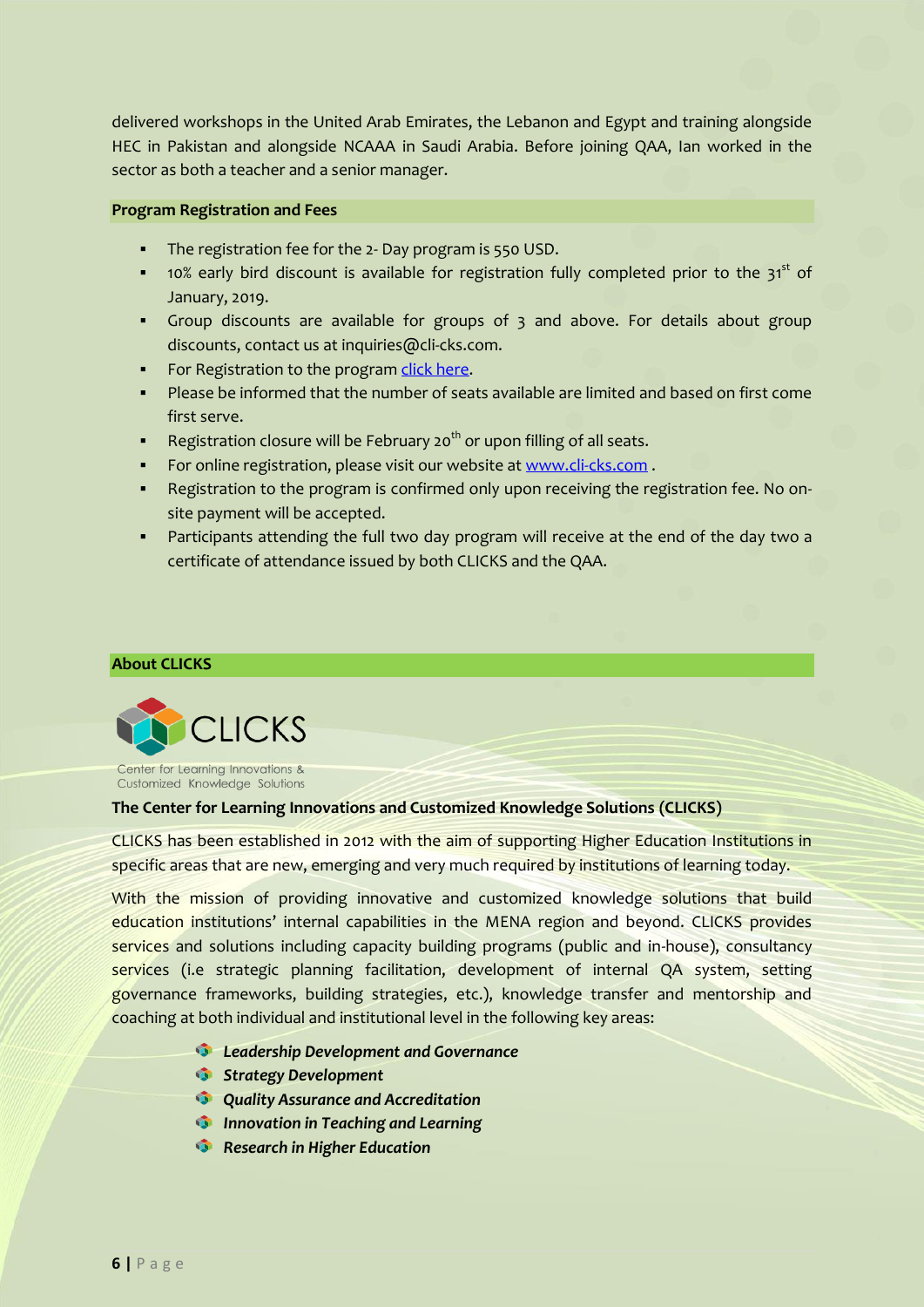Beyond its own internal capabilities, the Center is associated with several international organizations and institutions as well as with an impressive pool of international experts at the disposal of its clients and is guided by the knowledge and expertise of a formidable advisory leadership board whose membership includes some of the top leaders in the field.

The Center has also a strong emphasis on research and development and engages in publishing best practices, reports and working series as well as organizing conferences and setting up networks to promote the dialogue between and among Higher Education key stakeholders.

To date the Center has been involved with more than 95 Universities and Colleges and have trained over 4500 Higher Education leaders, faculty members and staff from more than 32 countries.

#### **About QAA**



#### **The Quality Assurance Agency (QAA)**

QAA is the independent UK quality assurance agency that safeguards standards and quality in higher education. We work across the UK to raise standards and quality of higher education.

In the UK, QAA maintains the UK Quality Code for Higher Education, externally reviews higher education providers, and develops training, guidance and events to assist providers to enhance the education they deliver.

Beyond the UK, we use our more than 20 years' experience of assuring and developing higher education quality to support the development of quality assurance systems worldwide.

Specifically for institutions, we review and report on the quality of their higher education and courses through our International Quality Review (IQR) method.

The review aims to offer Non – UK providers opportunities to:

- Demonstrate that their quality assurance systems conform to international standards (ESG Prt 1)
- Evaluate and improve their quality assurance systems
- Non UK providers to demonstrate that their quality assurance processes are effective and comparable with international best practice

QAA are members of ENQA, INQAAHE, associate members of APQN and are registered with EQAR.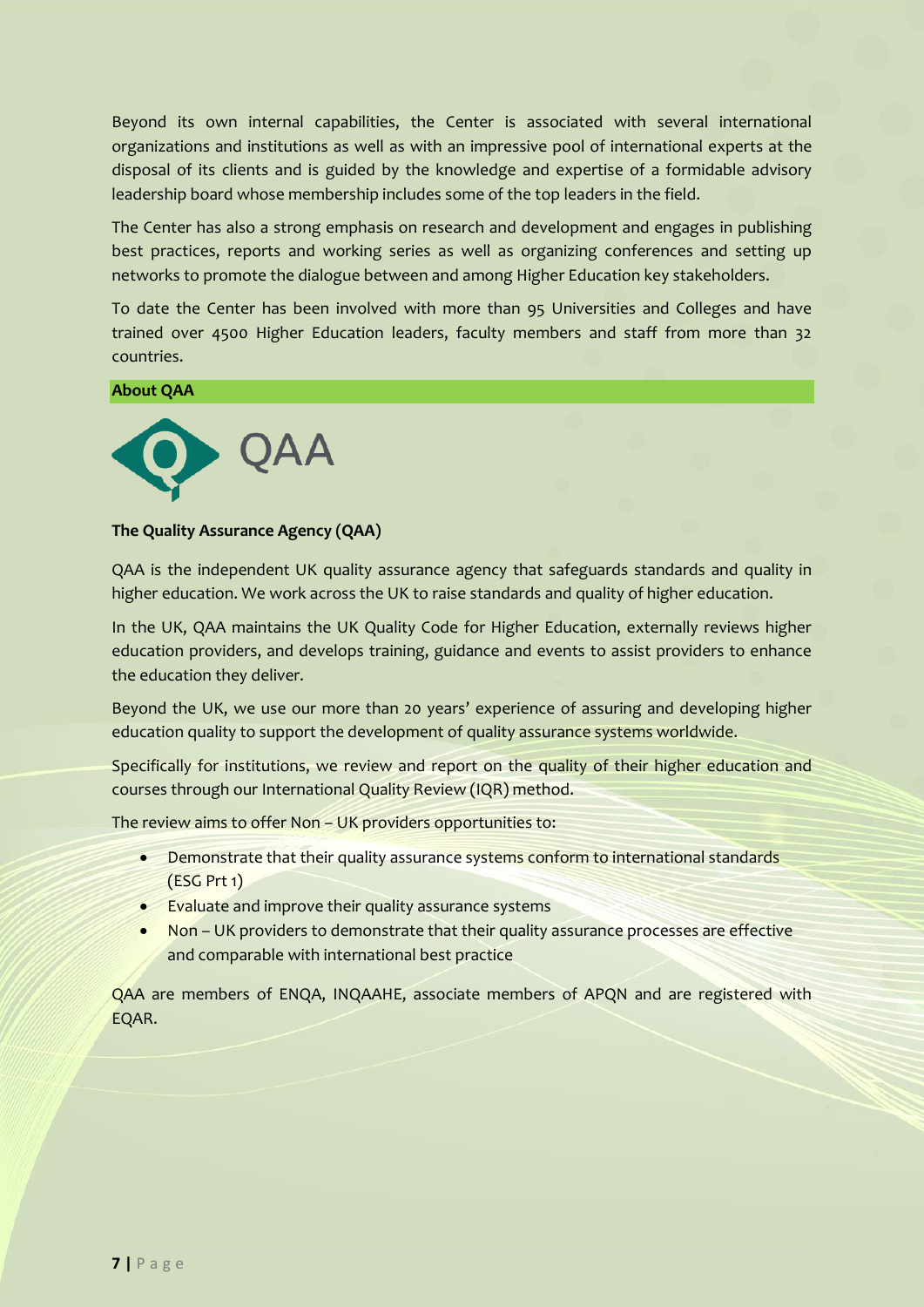#### **About University of Sadat City (USC)**



**UNIVERSITY OF SADAT CITY** حامعـــة مدىنـــة الســـادات

University of Sadat City (USC) is an Egyptian governmental university located in Sadat City, northwest of Cairo, Menoufya governorate. USC was established by the Presidential Decree No. 180 in13/3/2013. It is one of the newest Egyptian universities and the first public university constructed within an industrial city. It is also the first model for being more than one university within the same governorate outside the framework of Cairo.

USC consists of eight faculties (based on the establishment date): Physical Education, Veterinary Medicine, Tourism and Hotels, Education, Commerce, Law, Pharmacy, Early Childhood Education and two postgraduate institutes, Genetic Engineering and Biotechnology Research Institute and Environmental Studies and Research Institute. The university currently has 776 faculty members, 19547 undergraduate students and 1,524 postgraduate students. Approximately 500 fedans have been allocated for establishing the Future University of Sadat City that will include 22 colleges and institutes, administrative and service buildings for the university, hospitals attached to the Faculty of Medicine as well as the central teaching buildings for practical and theoretical colleges.

USC adopts a philosophy based on directing all academic, administrative and financial resources for the continuous development and quality improvement of all services provided by the university; such as the students teaching services, producing high quality academic and applied researches based on the real needs of the community, in addition to community services, environmental development plans and participation of all partners inside and outside the university to achieve excellence in performance based on the highest quality standards.

Since its inception, USC has taken upon itself the construction of a coherent system to ensure the quality of administrative and academic performance. This reflects the effective impact of governance in supporting and ensuring the quality performance systems and the pursuit of continuous improvement through establishing Quality Assurance Center at the University, to control the internal performance of university quality system.

Because of the permanent and continual support of university leadership, Quality Assurance Center can spring towards implementing the highest quality standards in performance, quality control system and continuous improvement in all faculties and institutes of the university, which crowned by granting accreditation certificates to Environmental Studies and Research Institute (May 2016), faculty of Veterinary Medicine (May 2016), Genetic Engineering and Biotechnology Research Institute (August 2017) and an academic program of preparing geography teachers in the Faculty of Education (May 2017) from the National Authority for Quality Assurance of Education and Accreditation, with postponing the accreditation of faculty of Physical Education and Arabic program of business administration in the faculty of Commerce. The university didn't neglect the side of administrative development, so it pursued to apply the international standard of administrative ISO 9001: 2008 (April 2016) as well as ISO 9001: 2015 in March 2017. University of Sadat City is considered the fourth Egyptian universities that was awarded ISO 9001 certificate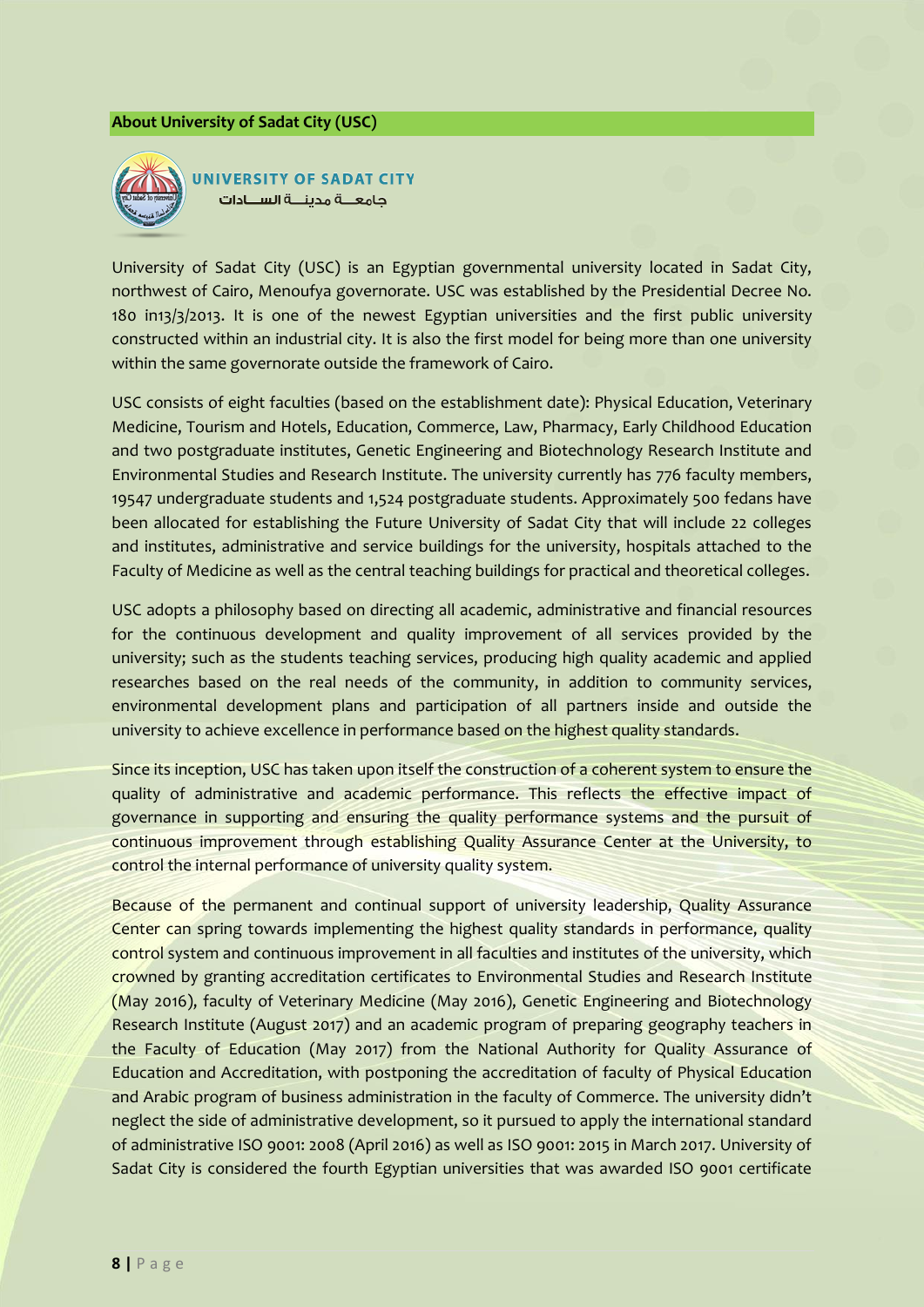for the year 2008 and the second one that was awarded ISO 9001 administrative certificate for the year 2015.

For controlling the quality system within the scientific research laboratories, university of Sadat City seeked for accrediting the laboratories by National Council of Accreditation (EJAC), which awarded a certificate for applying the international standard of ISO 17025: 2005 for five laboratories in Environmental Studies and Research Institute, Faculty of Veterinary Medicine and Genetic Engineering and Biotechnology Research Institute. University of Sadat City also applied for a project funded by the European Union (Erasmus), entitled "Enhancing the employability of graduates of higher education within quality framework" and pending the acceptance of the project.

University of Sadat City, proud of its achievements within a short time, strives to achieve a leading position in the educational process, not only in Egypt but also regionally and internationally, in order to enhance the growth of society and ensure the prosperous future.

#### **About Quality Assurance and Continuous Improvement Center (QACID)**



## **Quality Assurance and Continuous Improvement Center (QACID)**

Quality Assurance Center was established at University of Sadat City via a cooper action project between the university and Ministry of Higher Education. It is one of the most important units of the university that has a special nature in accordance with the Provisions of Article 307 of the Executive Regulations of Organizing Universities Law No. (49) for the year 1972. Based on the decision of university Council at 24/12/2013, the center was being technically, financially and administratively independent, directly following the President of the University and was located in the administrative building of University of Sadat City.

The Center has become responsible for controlling the internal performance of university quality system. The center is considered as one of the comprehensive practices that reflect the policies supporting the administration of the university, and clarify the visions to make a qualitative leap in the institutional performance of the university

The university facilities and institutes have also established units for quality assurance and continuous improvement either through obtaining projects of continuous improvement and qualification for accreditation from Ministry of Higher Education or through direct support from the university to establish quality assurance units in faculties that have not received projects, The units of Quality and continuous improvement serve as branches of Quality Assurance Center of the university, and were treated as an independent administrative unit that directly follow Dean of the faculty. Also, they financially and technically follows the quality assurance and continuous improvement center of the university.